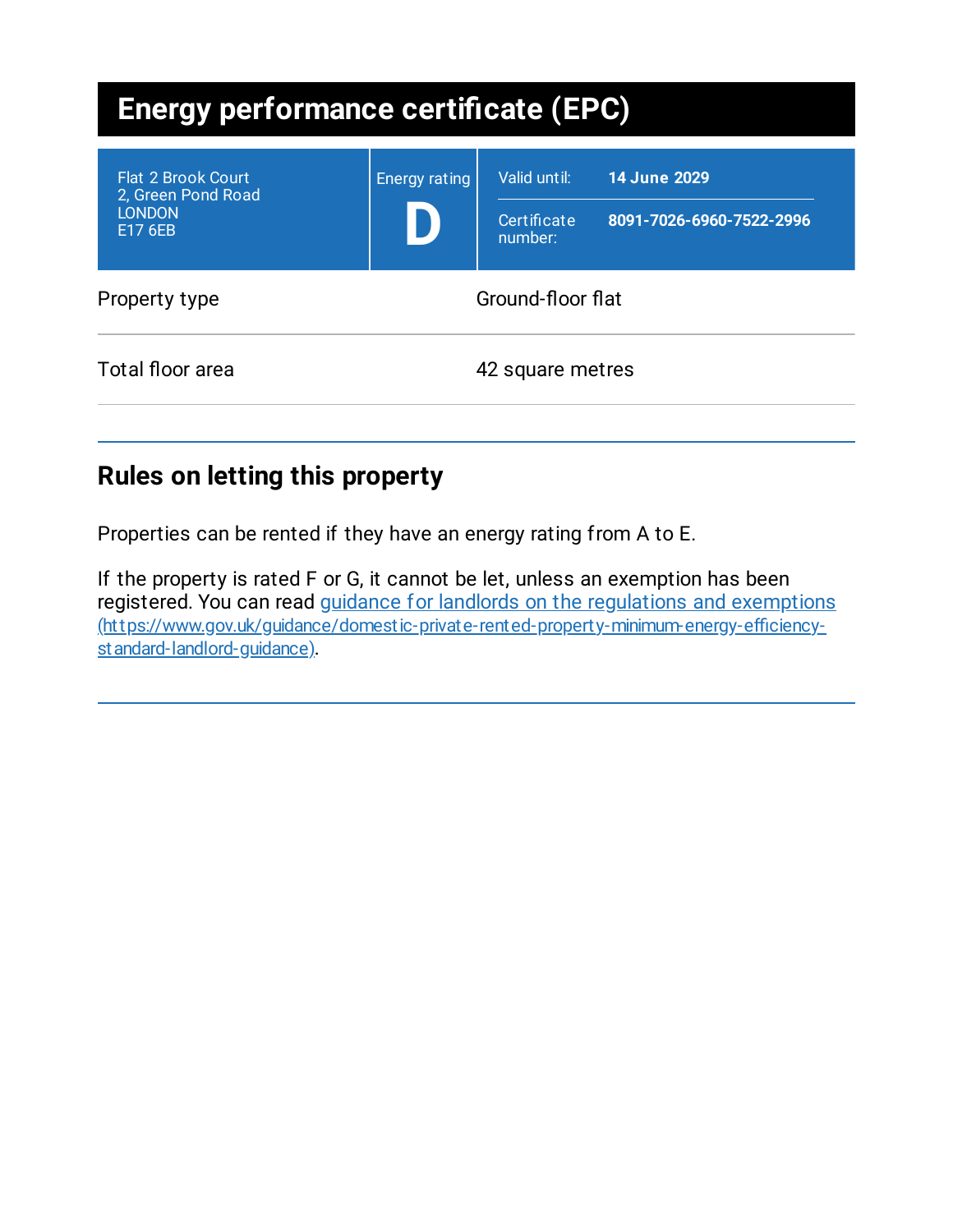## **Energy efficiency rating for this property**

This property's current energy rating is D. It has the potential to be C.

See how to improve this property's energy [performance.](#page-3-0)



The graph shows this property's current and potential energy efficiency.

Properties are given a rating from A (most efficient) to G (least efficient).

Properties are also given a score. The higher the number the lower your fuel bills are likely to be.

For properties in England and Wales:

the average energy rating is D the average energy score is 60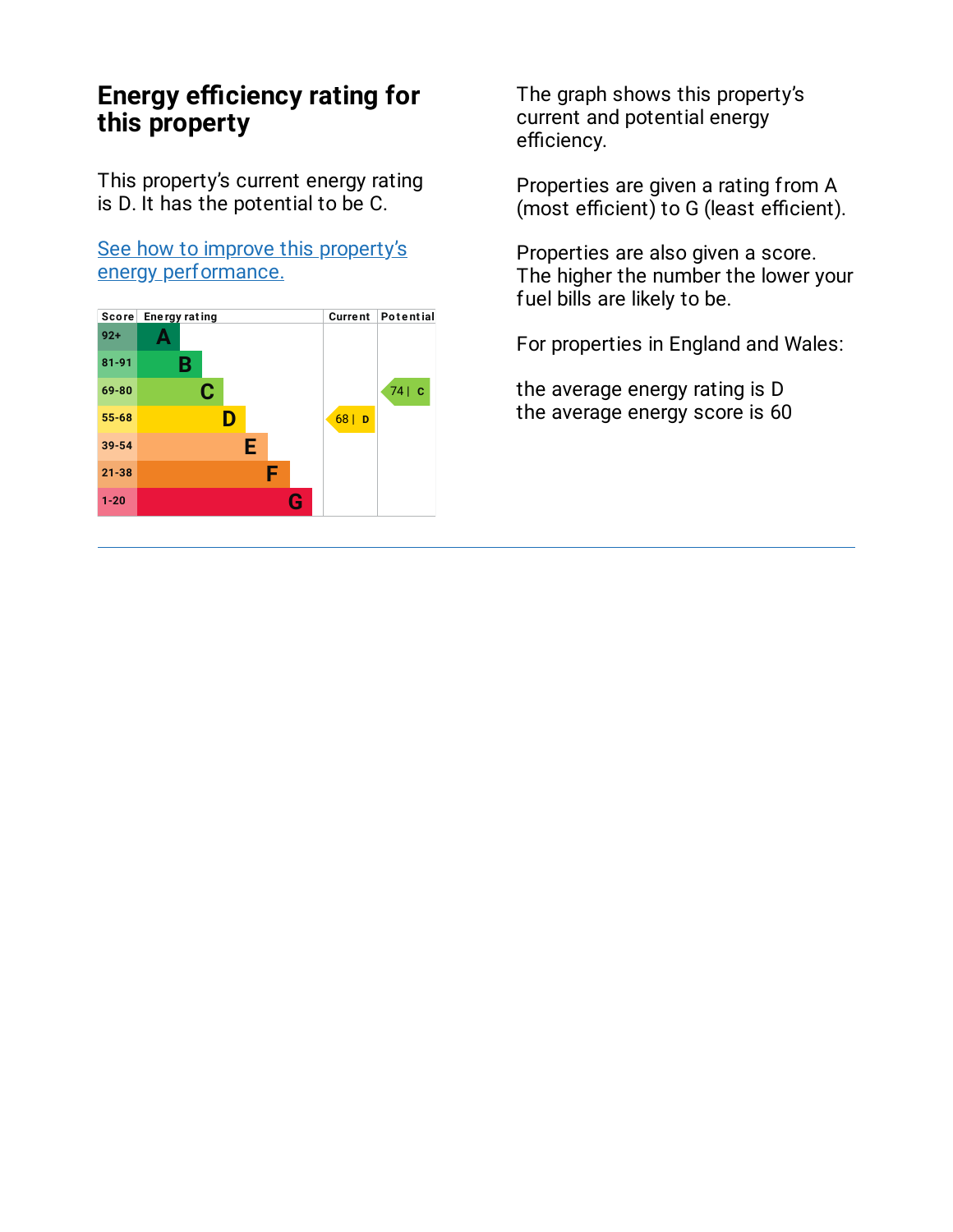# **Breakdown of property's energy performance**

This section shows the energy performance for features of this property. The assessment does not consider the condition of a feature and how well it is working.

Each feature is assessed as one of the following:

- very good (most efficient)
- good
- average
- poor
- very poor (least efficient)

When the description says "assumed", it means that the feature could not be inspected and an assumption has been made based on the property's age and type.

| Feature              | <b>Description</b>                               | Rating    |
|----------------------|--------------------------------------------------|-----------|
| Wall                 | Cavity wall, as built, insulated (assumed)       | Good      |
| Window               | Fully double glazed                              | Average   |
| Main heating         | Electric storage heaters                         | Average   |
| Main heating control | Controls for high heat retention storage heaters | Good      |
| Hot water            | Electric immersion, off-peak                     | Average   |
| Lighting             | Low energy lighting in all fixed outlets         | Very good |
| Roof                 | (another dwelling above)                         | N/A       |
| Floor                | Solid, no insulation (assumed)                   | N/A       |
| Secondary heating    | Portable electric heaters (assumed)              | N/A       |

### **Primary energy use**

The primary energy use for this property per year is 415 kilowatt hours per square metre (kWh/m2).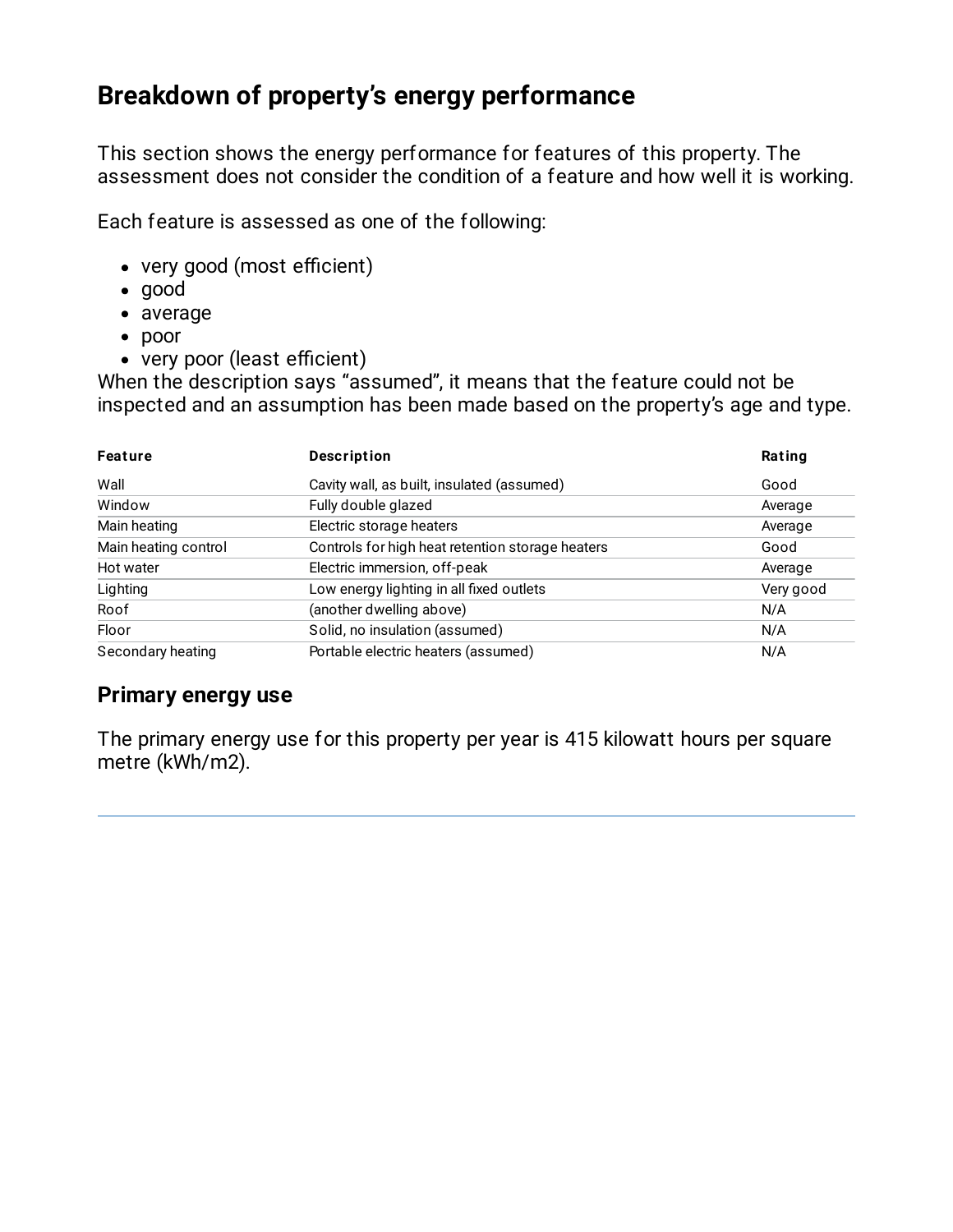## **Environmental impact of this property**

One of the biggest contributors to climate change is carbon dioxide (CO2). The energy used for heating, lighting and power in our homes produces over a quarter of the UK's CO2 emissions.

| An average<br>household<br>produces | 6 tonnes of CO2   |
|-------------------------------------|-------------------|
| This property<br>produces           | 3.0 tonnes of CO2 |

This property's potential production 2.4 tonnes of CO2

By making the [recommended](#page-3-0) changes, you could reduce this property's CO2 emissions by 0.6 tonnes per year. This will help to protect the environment.

Environmental impact ratings are based on assumptions about average occupancy and energy use. They may not reflect how energy is consumed by the people living at the property.

## <span id="page-3-0"></span>**How to improve this property's energy performance**

Making any of the recommended changes will improve this property's energy efficiency.

If you make all of the recommended changes, this will improve the property's energy rating and score from D (68) to C (74).

| Recommendation                    | <b>Typical installation cost</b> | <b>Typical yearly saving</b> |
|-----------------------------------|----------------------------------|------------------------------|
| 1. Floor insulation (solid floor) | £4.000 - £6.000                  | £95                          |

### **Paying for energy improvements**

Find energy grants and ways to save energy in your home. [\(https://www.gov.uk/improve-energy-efficiency\)](https://www.gov.uk/improve-energy-efficiency)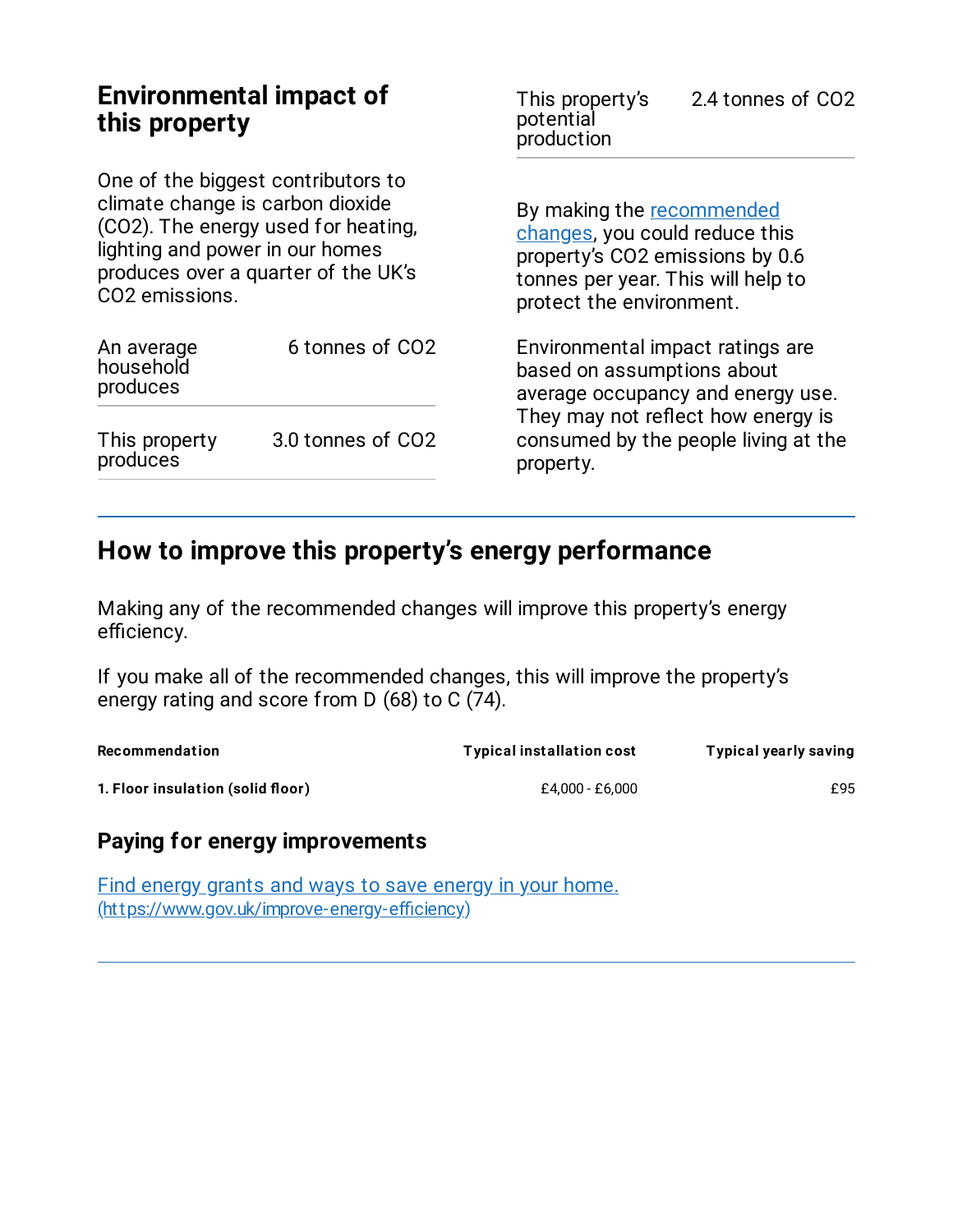## **Estimated energy use and potential savings**

| <b>Estimated yearly</b><br>energy cost for<br>this property | £551 |
|-------------------------------------------------------------|------|
| Potential saving                                            | £95  |

The estimated cost shows how much the average household would spend in this property for heating, lighting and hot water. It is not based on how energy is used by the people living at the property.

The estimated saving is based on making all of the recommendations in how to improve this property's energy [performance.](#page-3-0)

For advice on how to reduce your energy bills visit Simple Energy **Advice** [\(https://www.simpleenergyadvice.org.uk/\)](https://www.simpleenergyadvice.org.uk/).

#### **Heating use in this property**

Heating a property usually makes up the majority of energy costs.

#### **Estimated energy used to heat this property**

| Space heating | 3994 kWh per year |
|---------------|-------------------|
| Water heating | 1521 kWh per year |

#### **Potential energy savings by installing insulation**

The assessor did not find any opportunities to save energy by installing insulation in this property.

You might be able to receive Renewable Heat Incentive payments [\(https://www.gov.uk/domestic-renewable](https://www.gov.uk/domestic-renewable-heat-incentive)heat-incentive). This will help to reduce carbon emissions by replacing your existing heating system with one that generates renewable heat. The estimated energy required for space and water heating will form the basis of the payments.